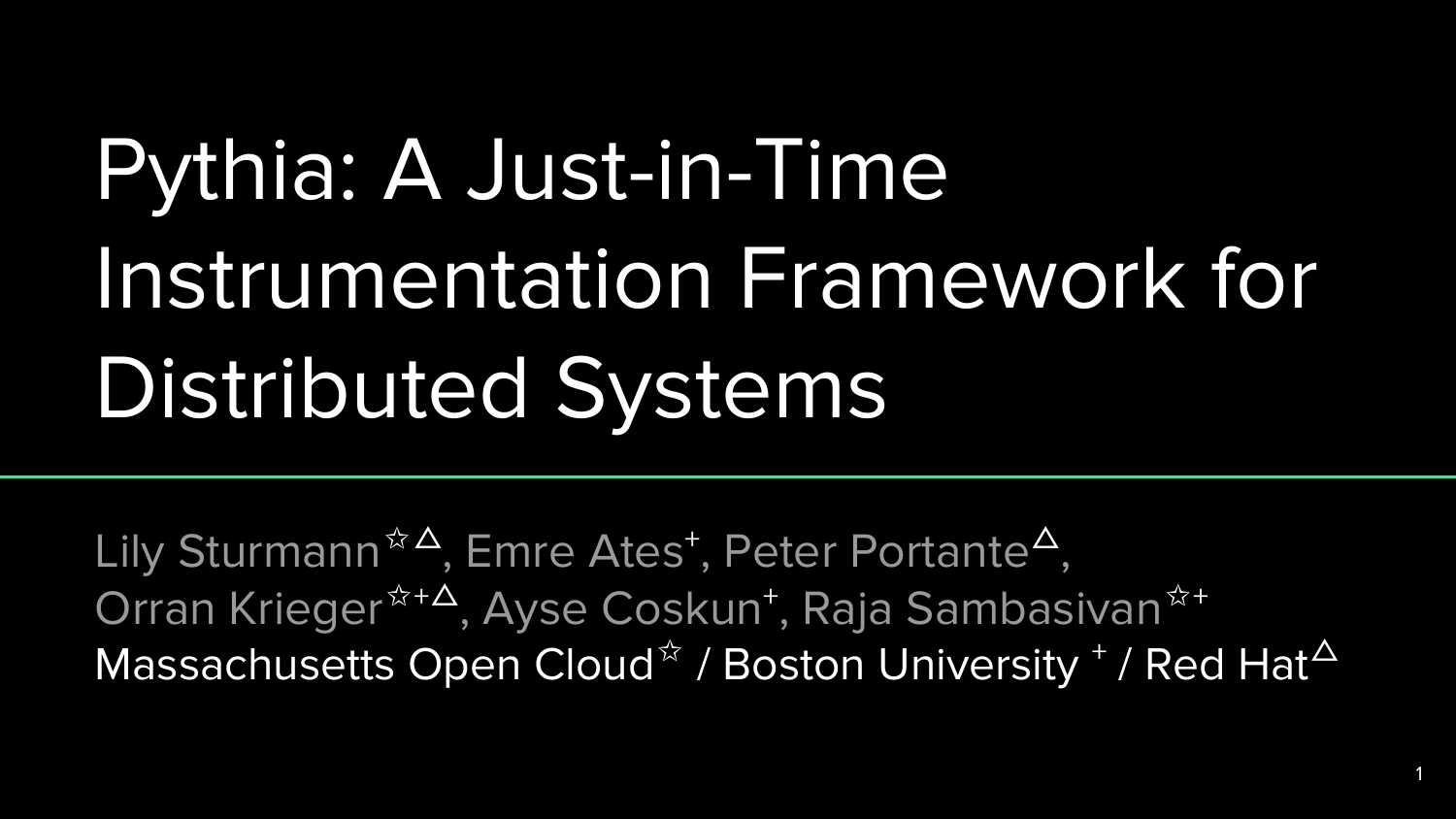

evocative weather

**Distributed** System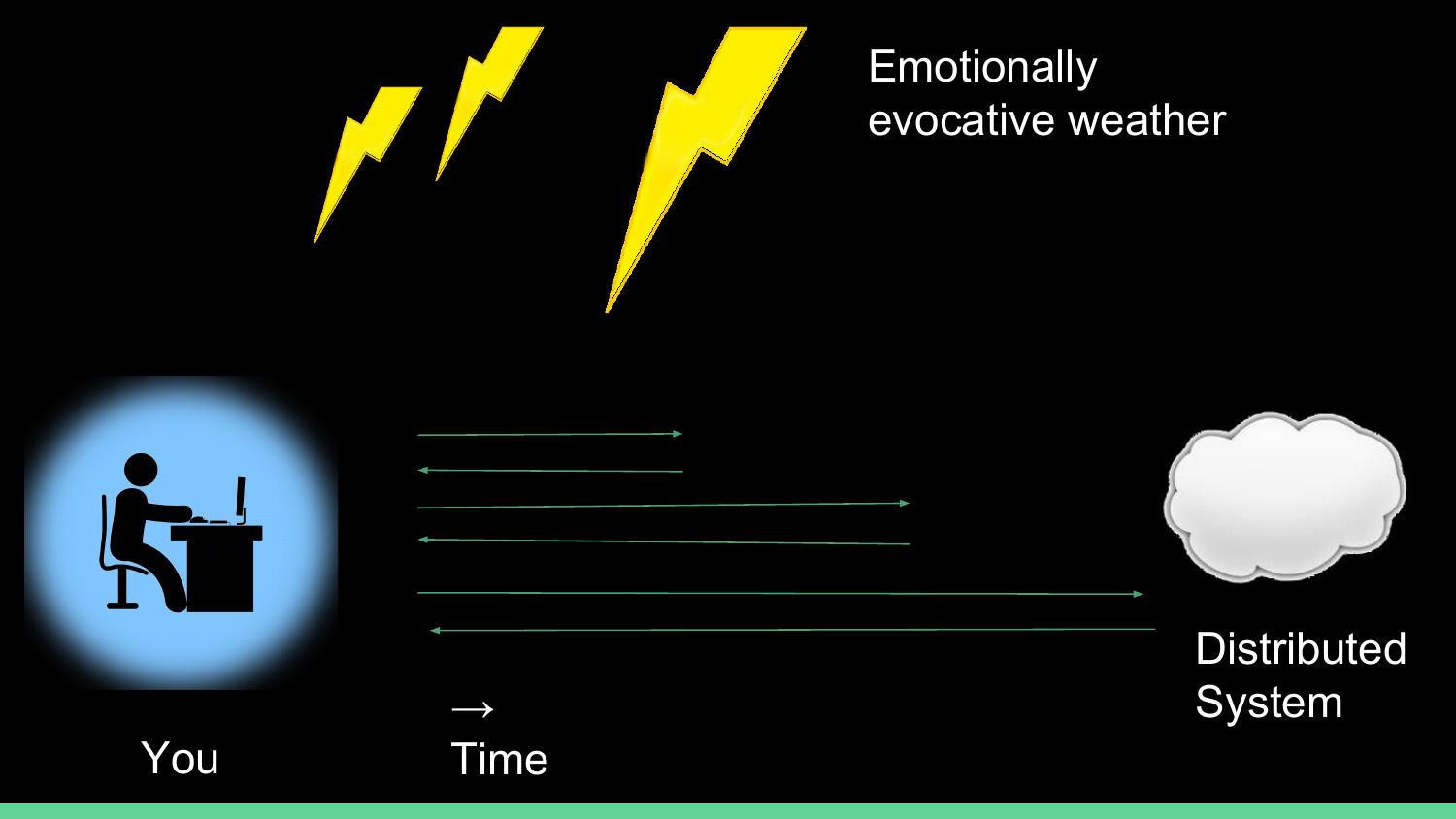#### Unique challenges in debugging distributed systems

**Where is the problem?** It could be in ...

- One of many components
- One of several stack levels
- Inter-component interactions

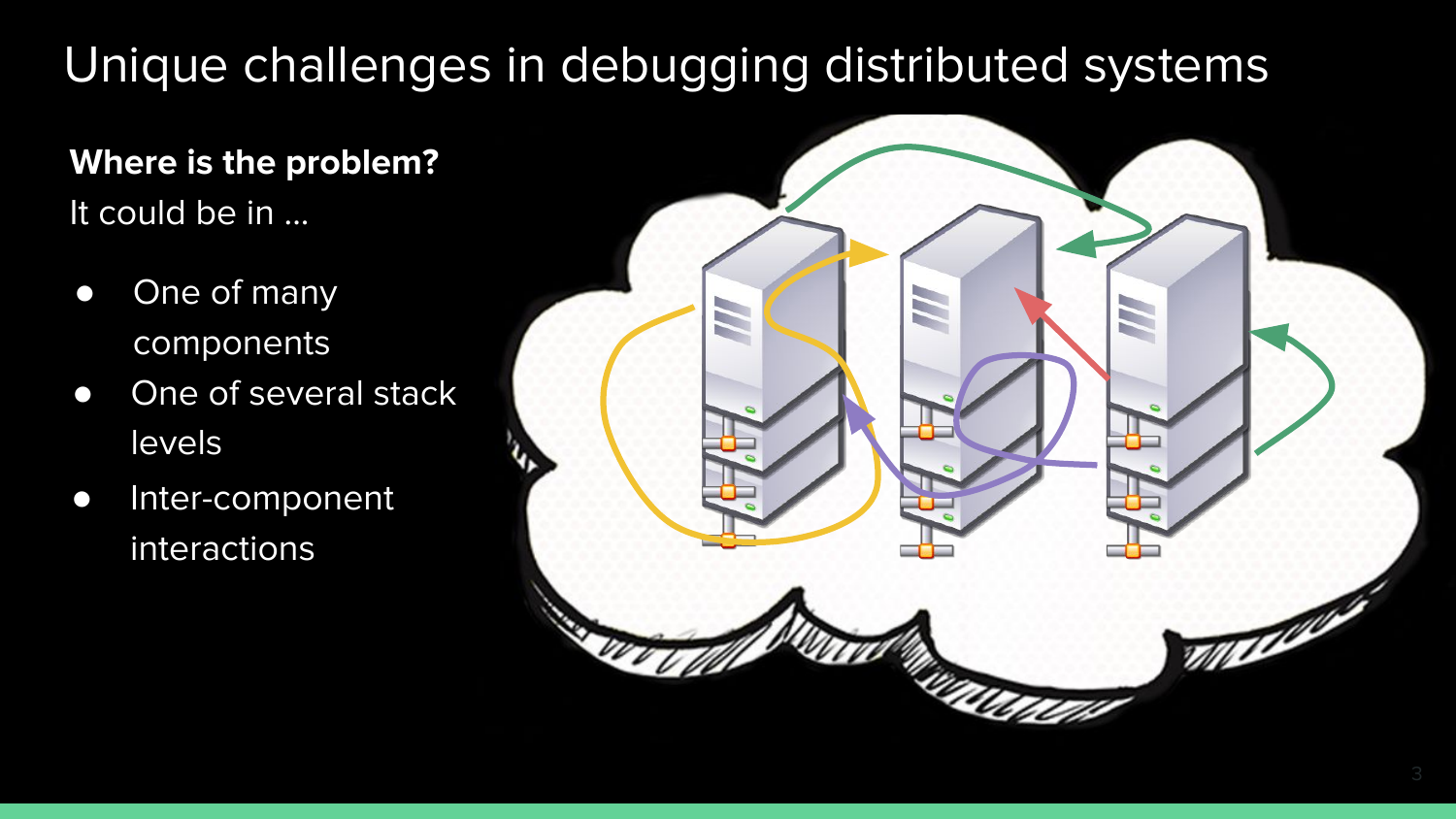## Adventure 1: Faintiub Debugging ging Cycle

The instrumentation in your system does not give enough information about the root cause of the problem. You can add instrumentation.

**Where do you add instrumentation?**

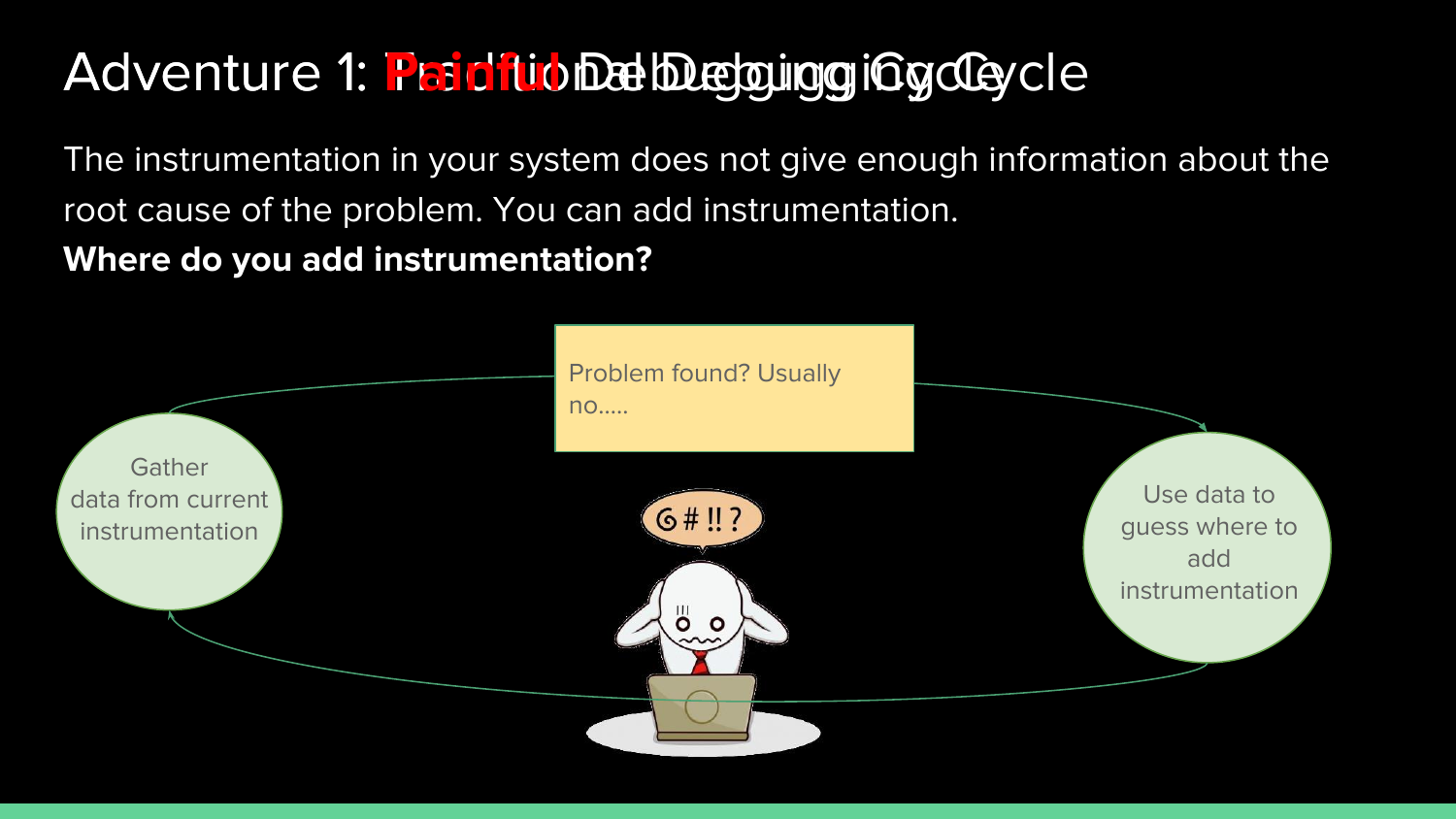#### Adventure 2: Using Pythia to Automate Debugging Cycle

- Before the engineer, Pythia investigates the traces
	- Locates problematic areas
- Enables instrumentation that would help locate problems
	- Disables "boring" instrumentation
- Repeats the cycle
	- Enables deeper instrumentation that is closer to the problem
- Engineer only inspects lean traces that include information about the potential problem
	- o Only need to fix the problem
	- Skipped the painful cycle



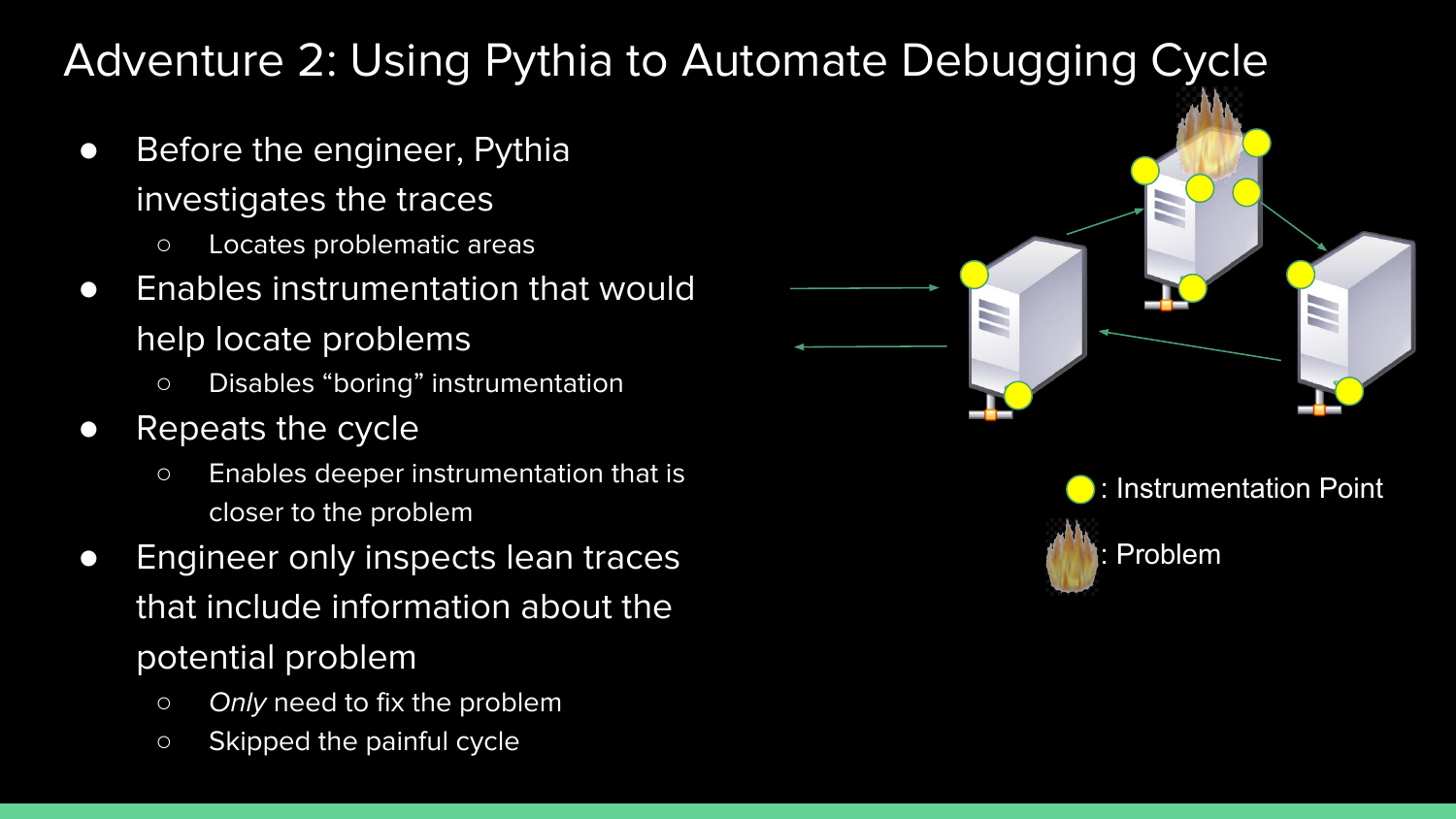# Pythia's key insight: Performance variations

- **High perf. variation** among workflows expected to perform similarly
	- Indicative of problems!
- **Localizes perf. variation** to identify where additional instrumentation needed
- Enables **necessary instrumentation** points in system
- **Repeats** as necessary

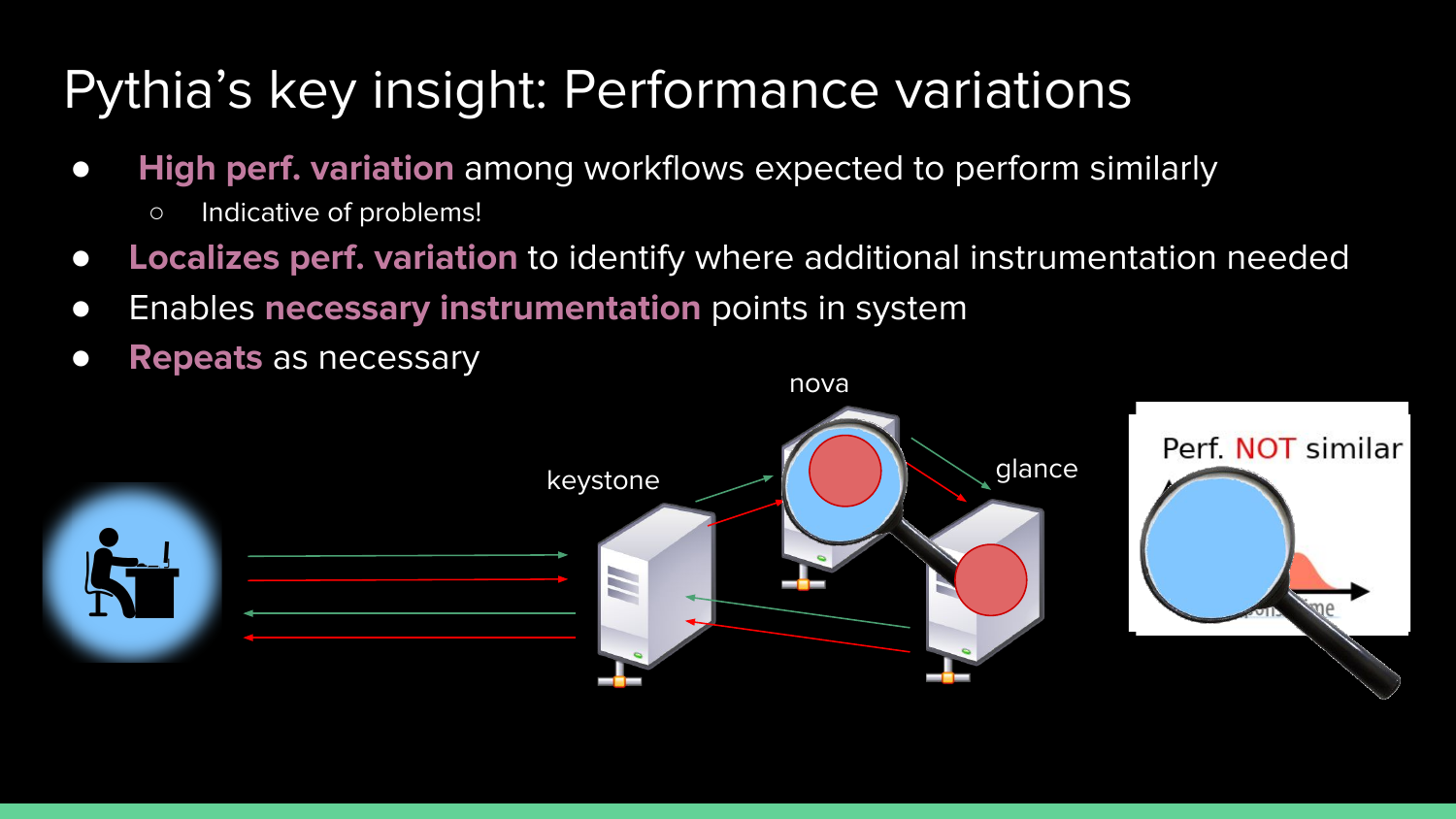# Pythia's key enabling technology: end-to-end tracing

- Captures request workflows by sending metadata with workflows
- Tags enabled instrumentation points with workflow metadata
- Re-constructs workflow as trace by stitching together instrumentation data relating to one request

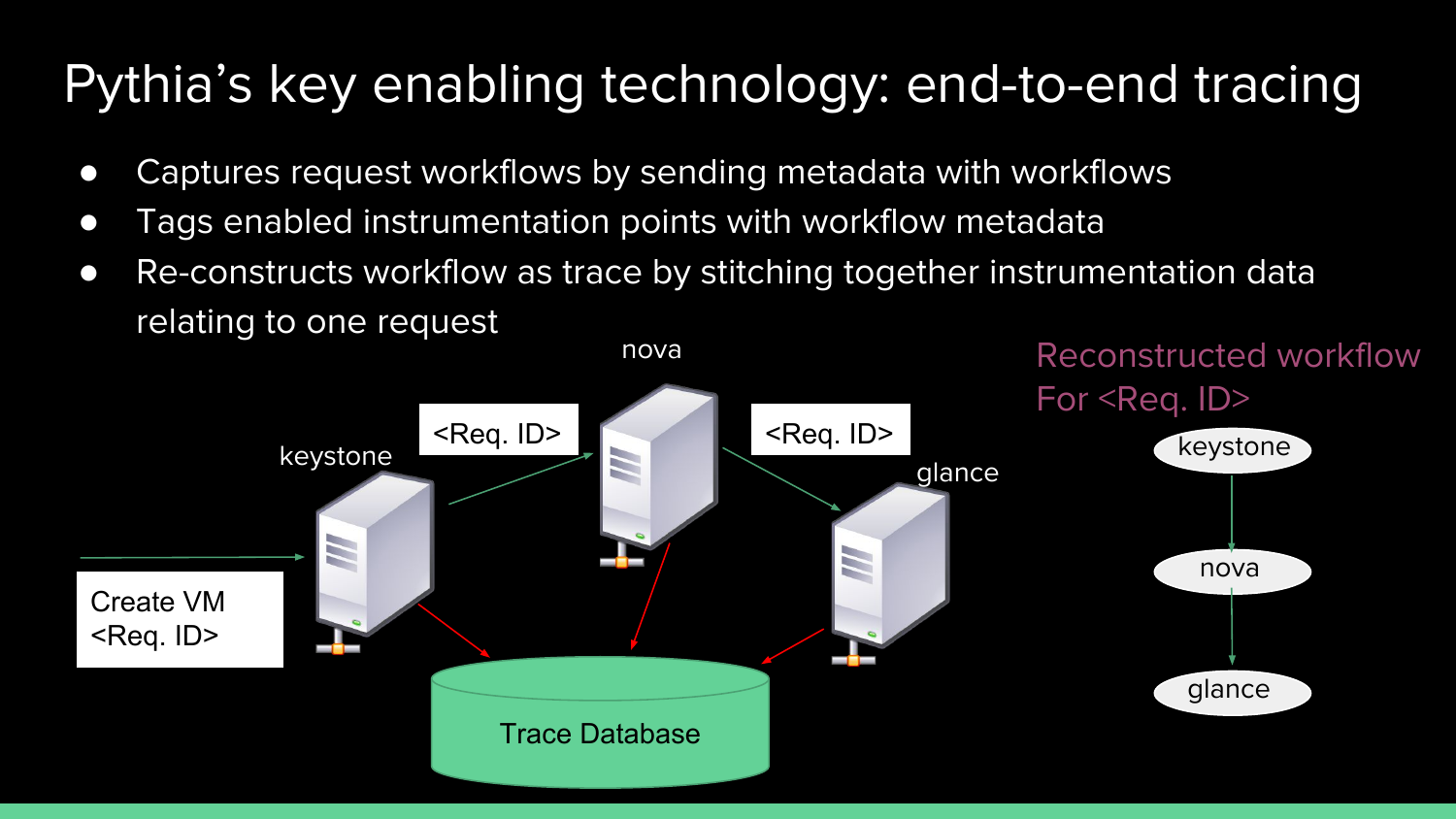